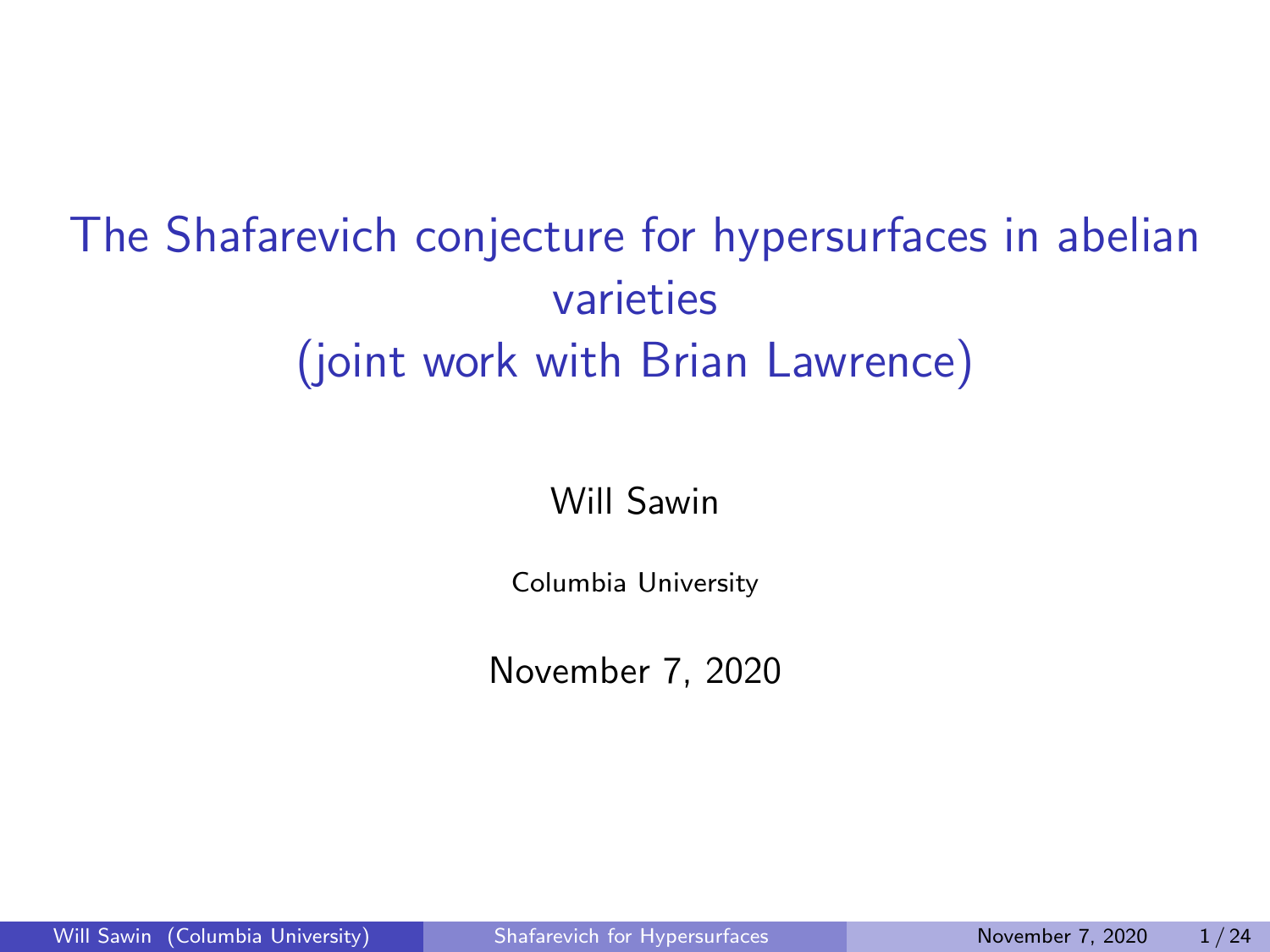### Abelian varieties in number theory

An abelian variety is a smooth projective algebraic variety (i.e. the solution set in complex projective space of a finite set of polynomial equations) with a group structure (where the multiplication law is defined by polynomial equations).

Topologically, an abelian variety of (complex) dimension n is a (real) 2n-dimensional torus.

An abelian variety A over  $\mathbb Q$  is one where the defining equations are polynomials with coefficients in Q. In such a case the points with rational coordinates  $A(\mathbb{Q})$  form a group.

Abelian varieties are very important in arithmetic finiteness theorems.

Mordell-Weil: The rational points  $A(\mathbb{Q})$  form a finitely generated group.

Faltings 2: The rational points  $A(\mathbb{Q})$  that lie in a subvariety  $X \subset A$  (also satisfy some additional equations) lie in a finite union of smaller-dimensional abelian varieties contained in X.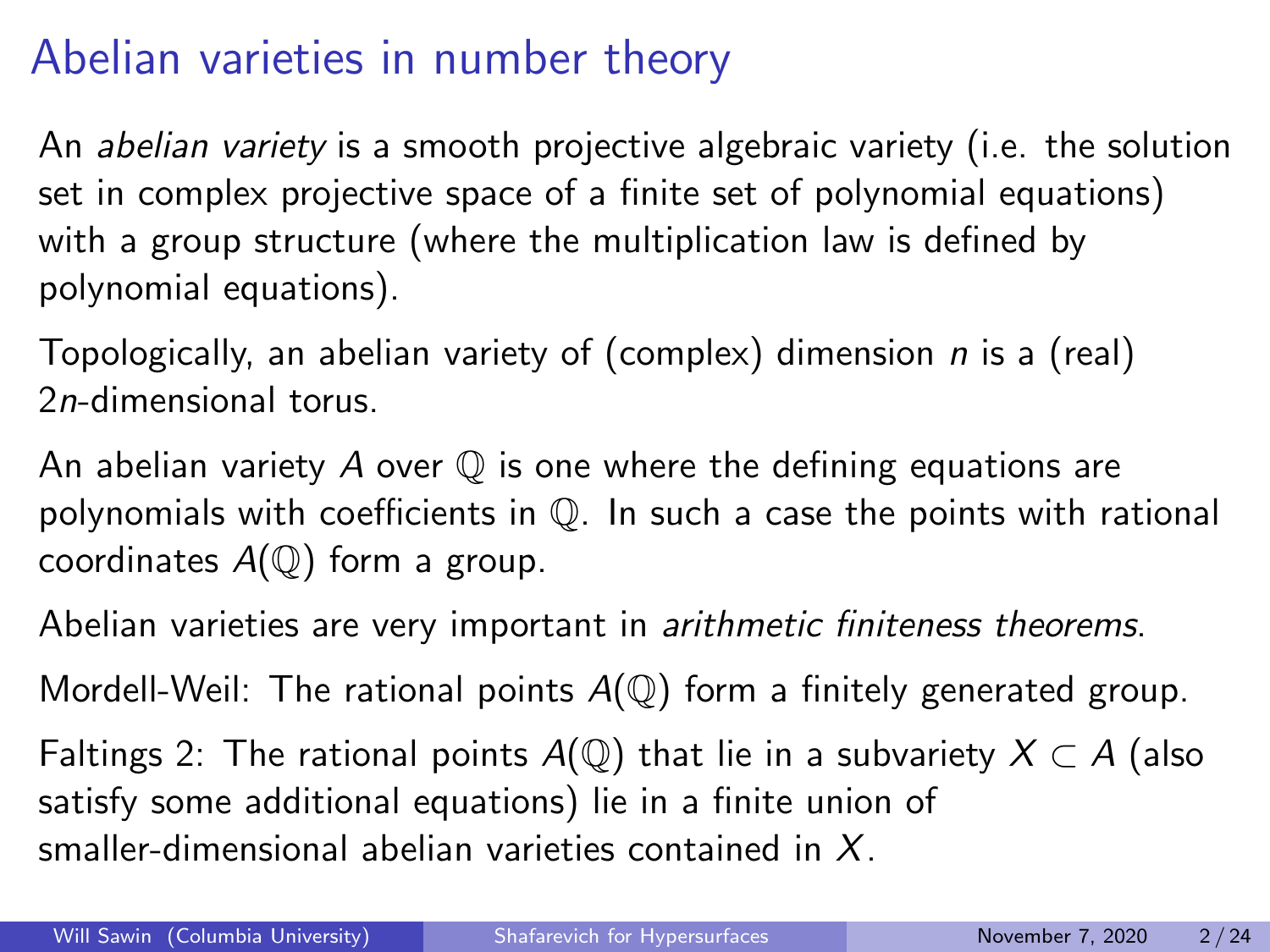# Faltings' Theorem (Shafarevich's Conjecture)

Let  $n$  be a natural number. Let  $S$  be a finite set of primes.

We say A an abelian variety over  $\mathbb Q$  has good reduction at p if the defining equations still define a smooth space when we reduce them modulo  $p$ .

#### Theorem (Faltings)

There exist finitely many abelian varieties A of dimension  $n$  over  $\mathbb Q$ , with good reduction at all primes not in  $S$ , up to isomorphism.

Same expected for many other types of varieties. Known for a few: K3 surfaces (André, She), del Pezzo surfaces (Scholl), flag varieties (Javanpeykar and Loughran), complete intersections of Hodge level at most 1 (Javanpeykar and Loughran), surfaces fibered smoothly over a curve (Javanpeykar), and Fano threefolds (Javenpeykar and Loughran).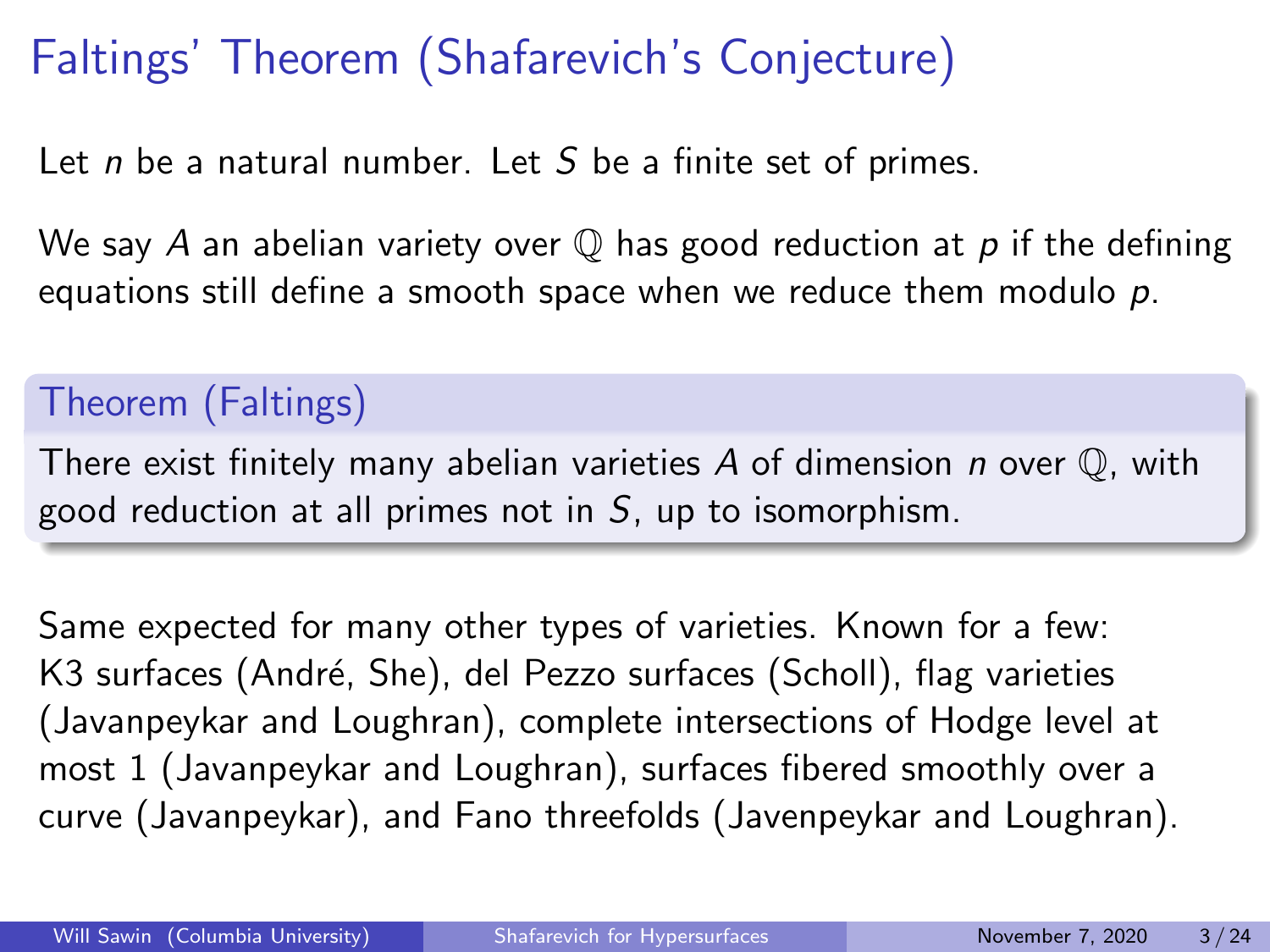## Main Theorem

Fix a single abelian variety A over  $\mathbb O$  of dimension n with good reduction away from S.

We work with smooth hypersurfaces  $H \subset A$  (i.e. smooth subsets defined by one additional equation with rational coefficients). We say a smooth hypersurface  $H \subset A$  has good reduction at p if the solution set mod p remains smooth.

Every smooth hypersurface H represents a class [H] in the Neron-Severi group of A (essentially, the degree of the equation). Fix  $\phi$  an ample class.

#### Theorem 1 (Lawrence-S)

Assume  $n \geq 4$ . There are only finitely many smooth hypersurfaces  $H \subseteq A$ representing  $\phi$ , with good reduction at all primes not in S, up to translation.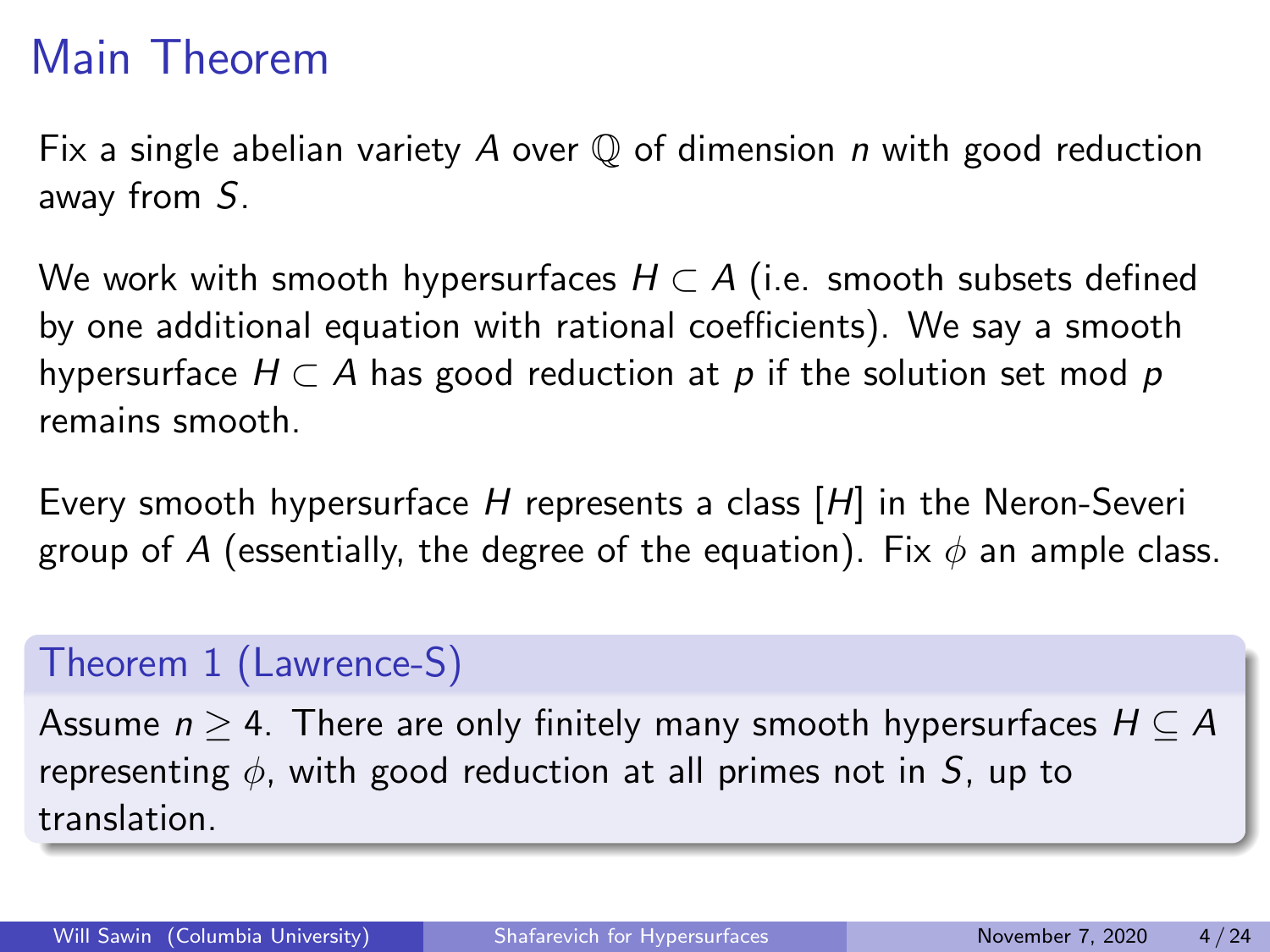Main Theorem ( $n = 3$  case)

Consider the sequence of numbers

 $1, 5, 20, 76, 285, 1065, \ldots$ 

and associated sequence of binomial coefficients

$$
\binom{1+5}{1},\binom{5+20}{5},\binom{20+76}{20},\binom{76+285}{76},\binom{285+1065}{285},\ldots
$$

#### Theorem 2 (Lawrence-S)

Assume  $n = 3$ . Assume that the intersection number  $\phi \cdot \phi \cdot \phi$  is not a multiple of any of the binomial coefficients on this list but the first. Then there are only finitely many smooth hypersurfaces  $H \subseteq A$ representing  $\phi$ , with good reduction at all primes not in S, up to translation.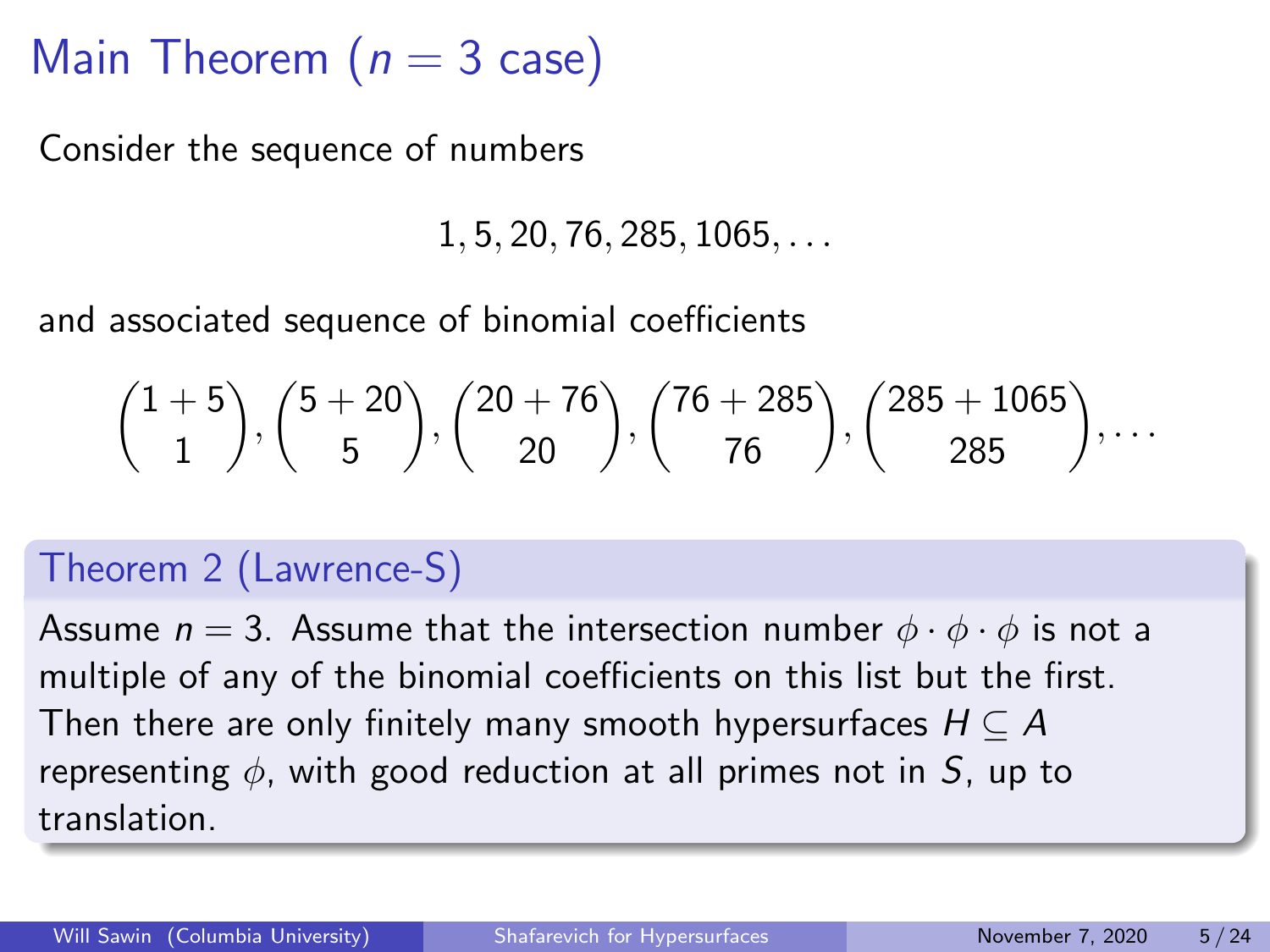## Prior work of Lawrence and Venkatesh

#### Theorem (Lawrence-Venkatesh)

Fix n and  $d$ . Assume they are both sufficiently large according to some complicated formula. Fix a finite set S of primes.

Then the set of hypersurfaces  $H\subset \mathbb{P}^n_\mathbb{O}$ , of degree  $d$ , with good reduction at all primes not in S, is not Zariski dense in the moduli space of all degree d hypersurfaces.

Same strategy  $+$  new ideas  $=$  stronger result (in a slightly different setting).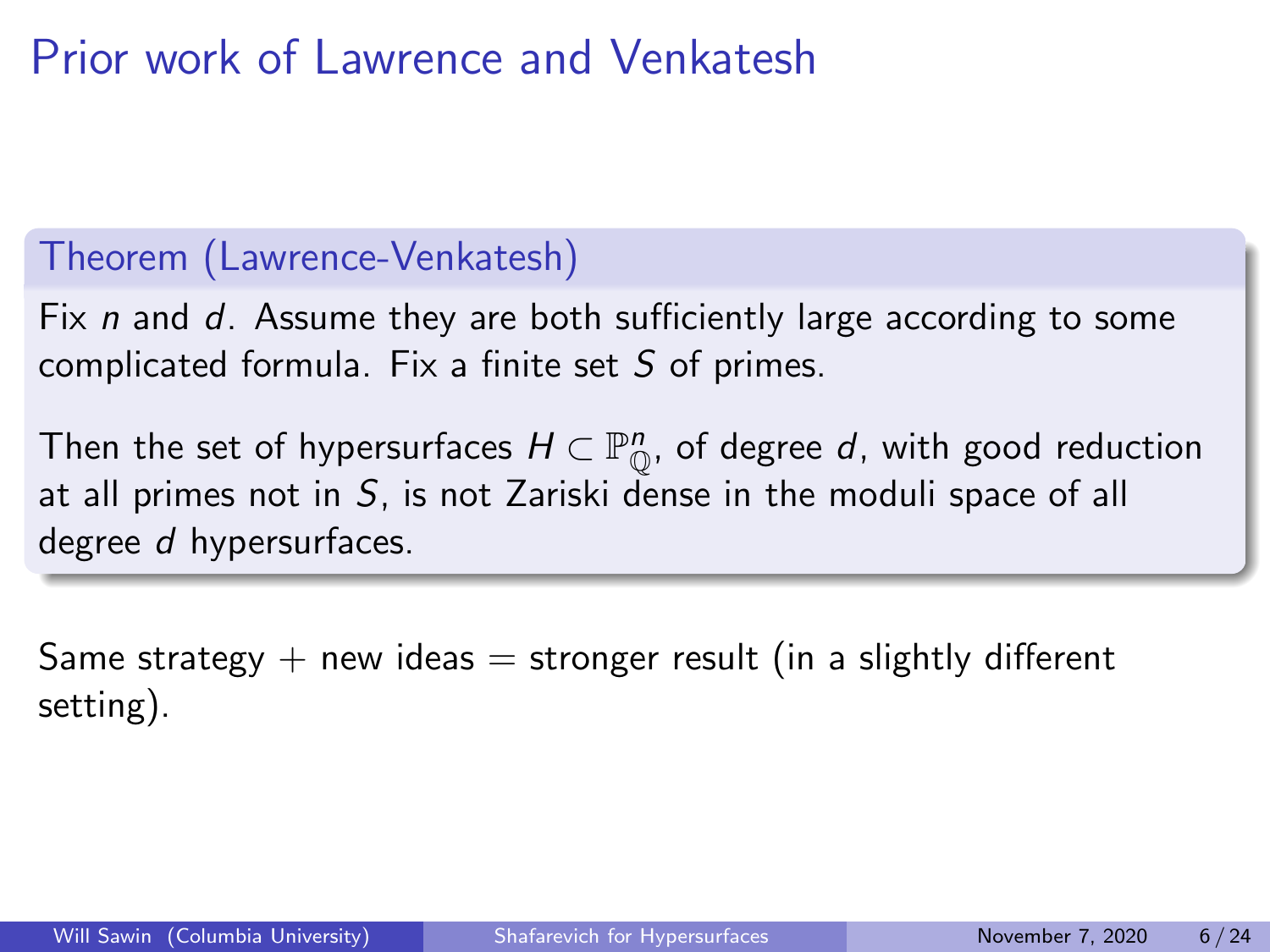## Falting's method

- **4** Define an arithmetic invariant (the Tate module) associated to an abelian variety A.
	- For p a prime and  $p^r$  a prime power, we define  $A[p^r]$  to consist of the points of A of order dividing  $p^r$  (in the group law). As a group,  $A[p^r]$  is isomorphic to  $(\mathbb{Z}/p^r)^{2n}$ . These points have coordinates in the algebraic closure of the rationals  $\overline{\mathbb{Q}}$ , so the Galois group Gal( $\overline{\mathbb{Q}}/\mathbb{Q}$ ) acts on  $A[p^r].$ We define the *Tate module* as the inverse limit  $\varprojlim A[p^r]$ , a Galois representation on  $\mathbb{Z}_p^{2n}$ .
- $\bullet$  Show that, for abelian varieties with good reduction outside S, the Tate module can only take finitely many values (up to isomorphism).
	- $\triangleright$  This uses an argument of Faltings and Serre which we will discuss later.
- **3** Show that only finitely many abelian varieties can have a given Tate module (up to isomorphism).
	- $\blacktriangleright$  This requires showing that, for any abelian varieties  $A, B$  with isomorphic Tate modules, there is a finite-to-one algebraic map  $A \rightarrow B$ (an isogeny). One also must show that there are finitely many abelian varieties defined over Q and isogenous to a given abelian variety, up to isomorphism.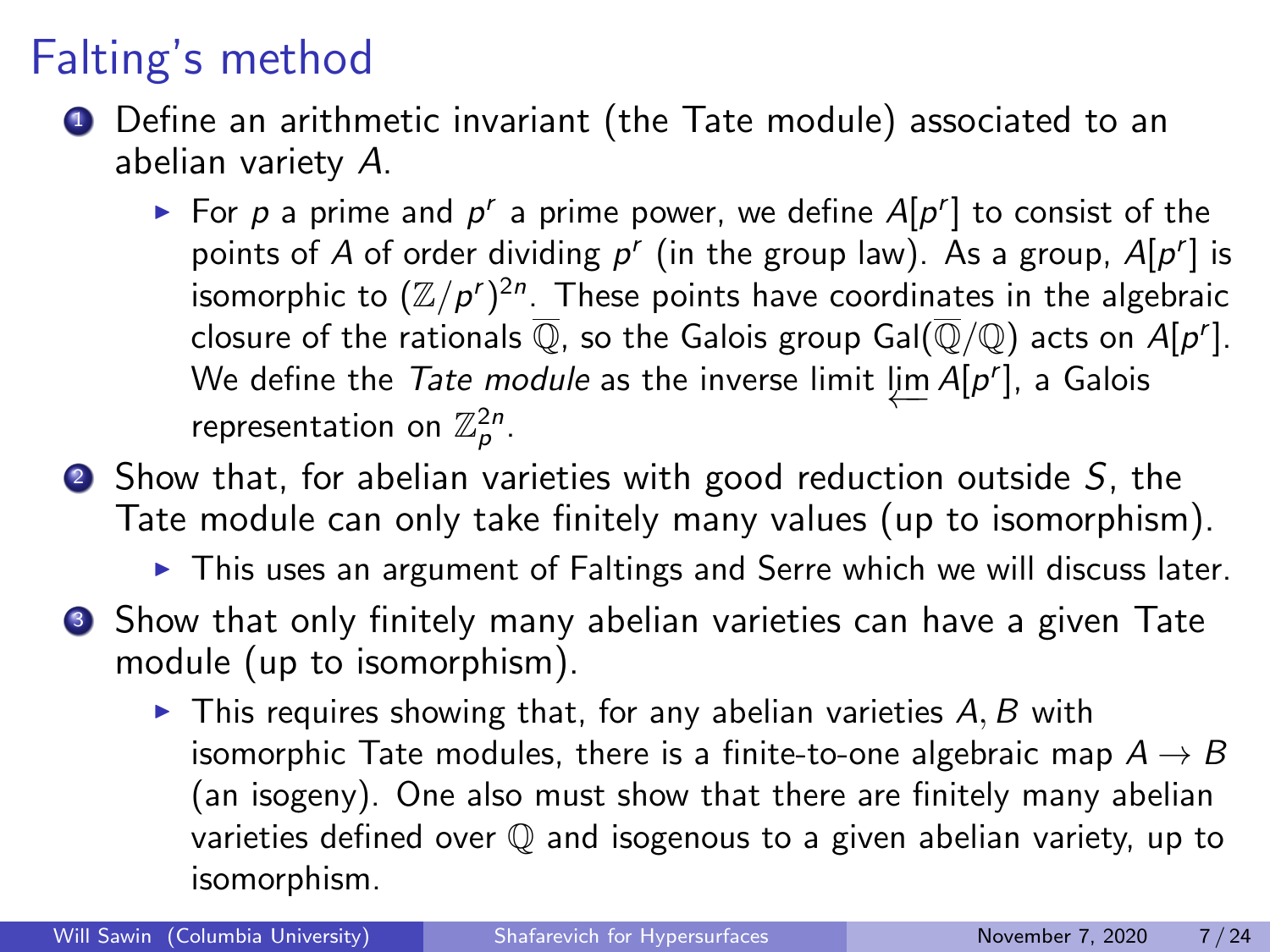#### Lawrence-Venkatesh's method

- **1** Define an arithmetic invariant (the Galois representation) associated to a hypersurface  $H \in \mathbb{P}^n$ 
	- $\triangleright$  This is the Galois representation on the étale cohomology group  $H^{n-1}(H,\mathbb{Q}_p)$ . (We should also semisimplify the Galois representation, but ignore this.)
- $\bullet$  Show, for hypersurfaces with good reduction outside  $S$ , the Galois representation can only take finitely many values (up to isomorphism).
	- $\triangleright$  This uses essentially the same argument as in the abelian variety case.
- **3** Show that the hypersurfaces that have a given Galois representation are not Zariski dense in the moduli space of hypersurfaces.
	- $\triangleright$  This uses a completely different strategy. Unlike Faltings' argument, which uses global arithmetic information over  $\mathbb Q$  (heights), here we only use local arithmetic information over  $\mathbb{Q}_p$  (p-adic Hodge theory). So in fact we show that the hypersurfaces defined by  $p$ -adic polynomials with a given p-adic Galois representation are not Zariski dense in the moduli space of hypersurfaces. We need to show the  $p$ -adic Galois representation varies a lot between p-adic points.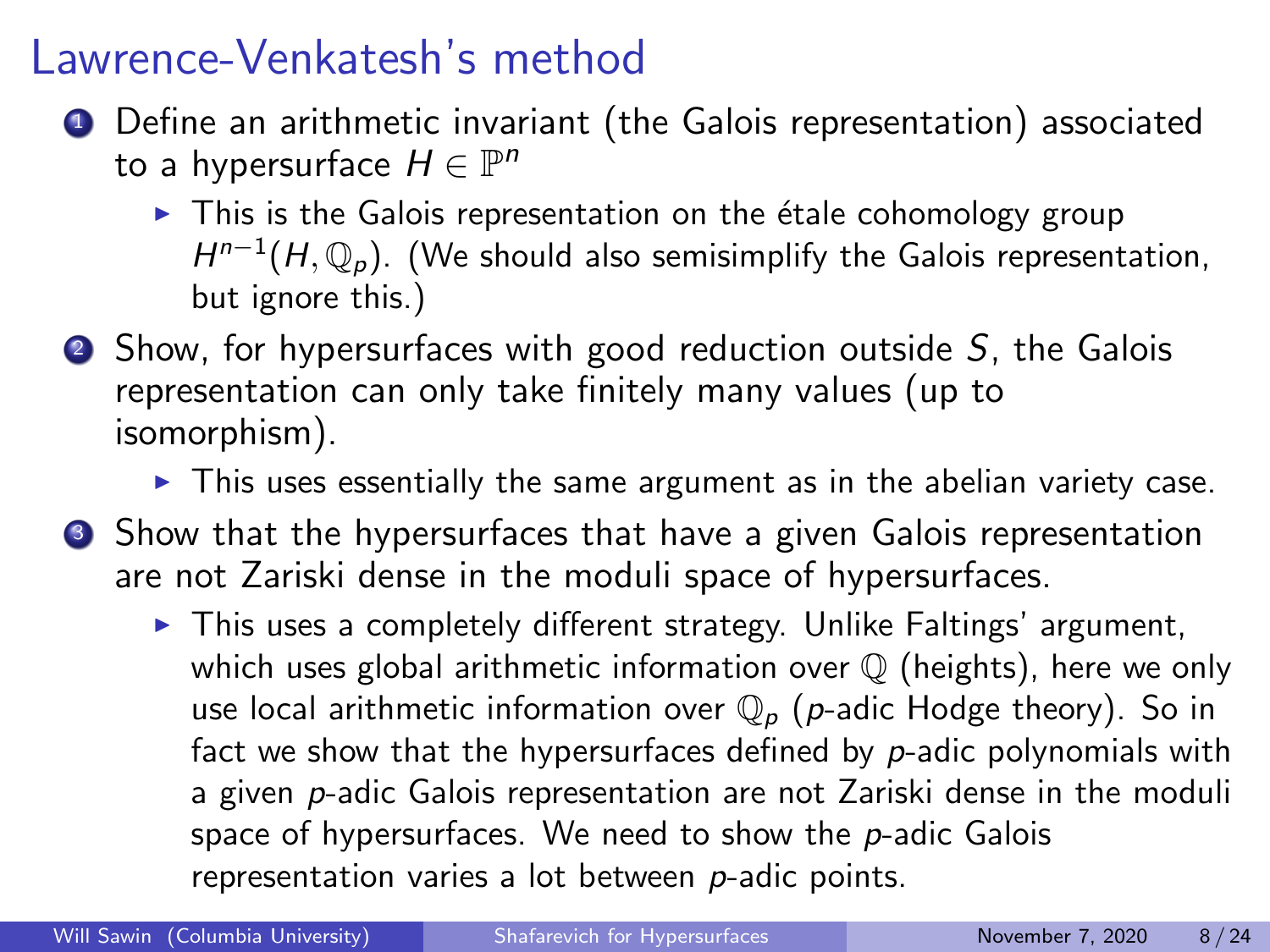### How to show the Galois representation varies

Let's consider a family of varieties, like the family of all hypersurfaces in  $\mathbb{P}^n$ . We express this as a smooth proper map  $f\colon Y\to X$  where  $X$ parameterizes the members  $Y_x$  of the family.

For any  $x\in X$ , the cohomology  $H^i(Y_\chi,{\mathbb Q}_p)$  carries an action of the fundamental group  $\pi_1(X)$  of  $X.$  (Even  $H^i(Y_\mathsf{x},\mathbb{Q})$  does.)

This action controls how the Galois representation varies. Need this to be "big".

Let  $N$  be the dimension of  $H^i(Y_\mathsf{x},\mathbb{Q}).$  We obtain a representation  $\rho : \pi_1(X) \to GL_N(\mathbb{Q})$ . Monodromy group =  $\overline{\text{Im}(\rho)}$ .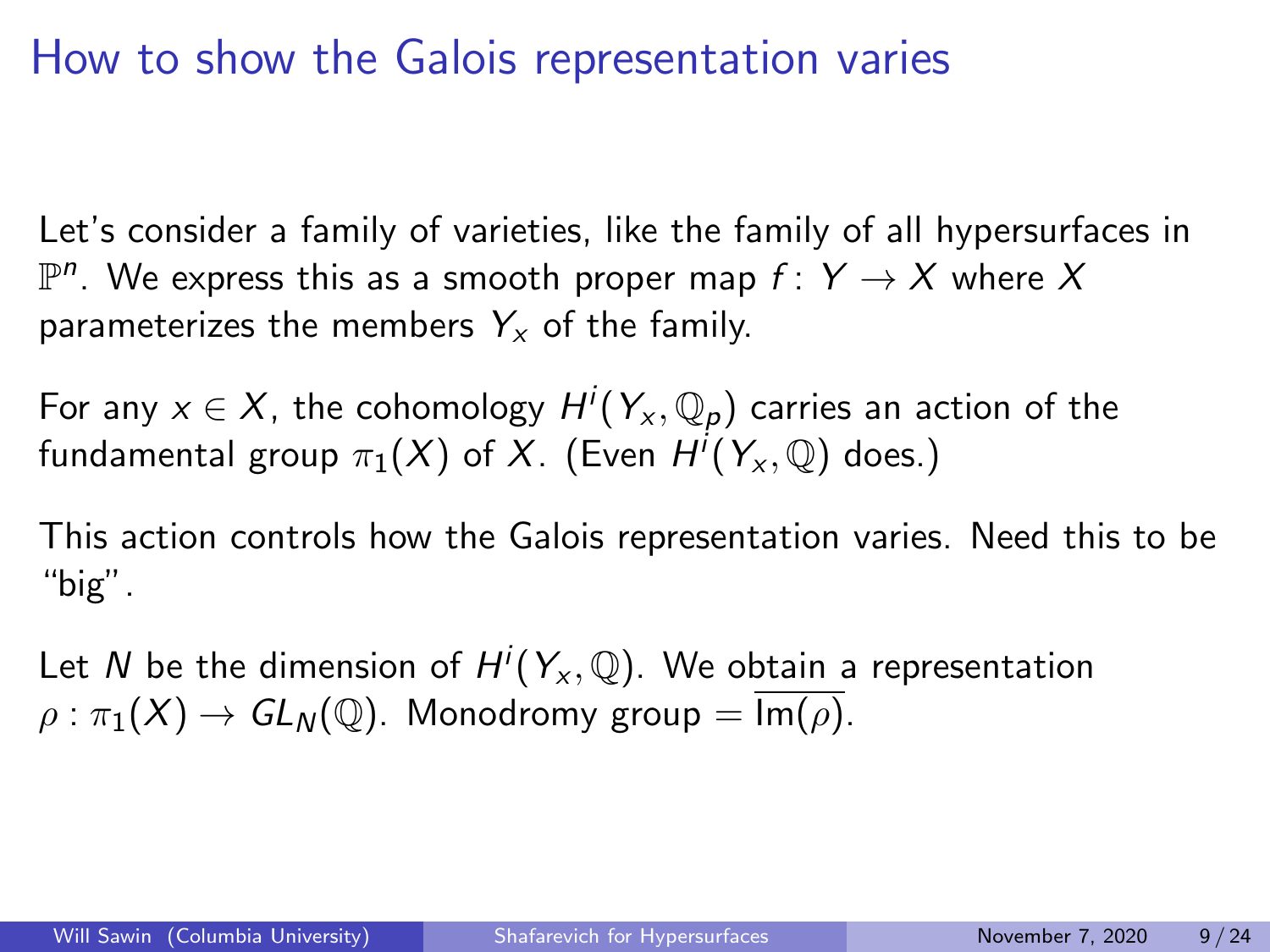#### The Lawrence-Venkatesh method as a black box

Lawrence and Venkatesh method proves  $X(\mathbb{Z}[1/S])$  is not Zariski dense given a smooth proper  $f: Y \rightarrow X$ , under inequalities on the Hodge numbers of  $H^i(Y_{\mathsf{x}},\mathbb{Q})$ , plus the assumption that  $\rho$  has *big monodromy*. (e.g.  $SL_N$ ,  $Sp_N$ ,  $SO_N$  sufficiently big.)

Example:  $X =$  moduli space of smooth hypersurfaces in  $\mathbb{P}_{\mathbb{Z}}^n$ , Y=universal family,  $i = n - 1$ .

Want to do Noetherian induction, but lose big monodromy.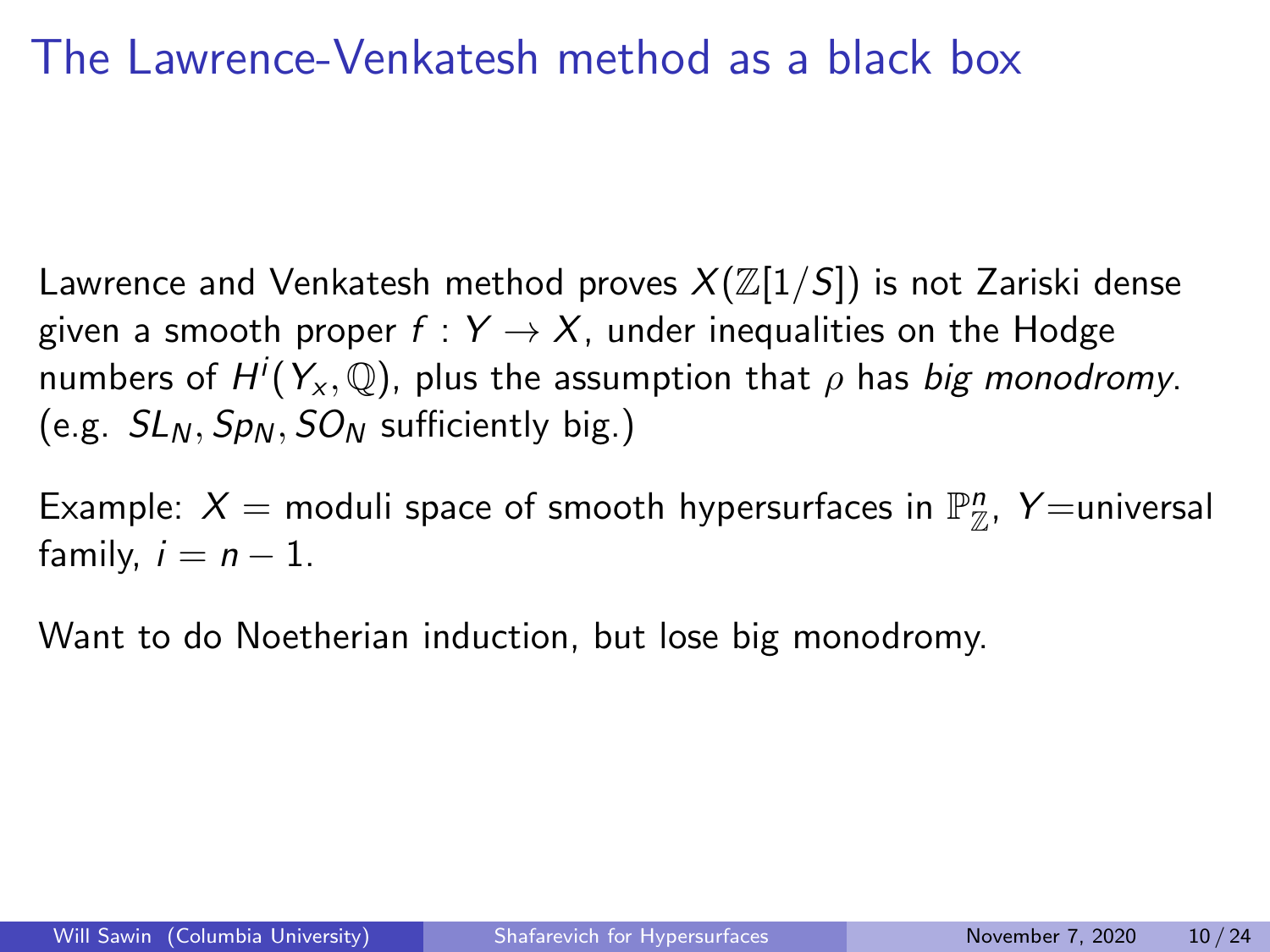## What's better about hypersurfaces in abelian varieties

Let  $Y \rightarrow X$  be a family of hypersurfaces in a fixed abelian variety A, parameterized by  $X$ . (e.g. X moduli space of hypersurfaces in A.)

We can construct many representations of  $\pi_1(X)$  from Y. Two ways:

- Fix  $\chi$  a 1-dimensional character of  $\pi_1(A)$ . Then we have twisted cohomology  $H^{n-1}(Y_{\mathsf{x}},\chi)$ . The fundamental group  $\pi_1(X)$  also acts on this. Take  $\rho_{\chi}$  this representation.
- Fix m a natural number. Consider  $[m]: A \rightarrow A$  the multiplication-by- $m$  map. Then  $\pi_1(X)$  acts on  $H^{n-1}([m]^{-1}Y_\mathsf{x},\mathbb{Q})$ . So does A[m]. These actions commute. Take  $\rho_{\chi}$  the  $\pi_1$ -rep on the eigenspace of  $A[m]$  with eigenvalue  $\chi$ .

Suffices to show, for each nonconstant family  $Y \to X$ , for some  $\chi$ , the rep  $\rho_{\rm y}$  has big monodromy. Then induct.

We do this!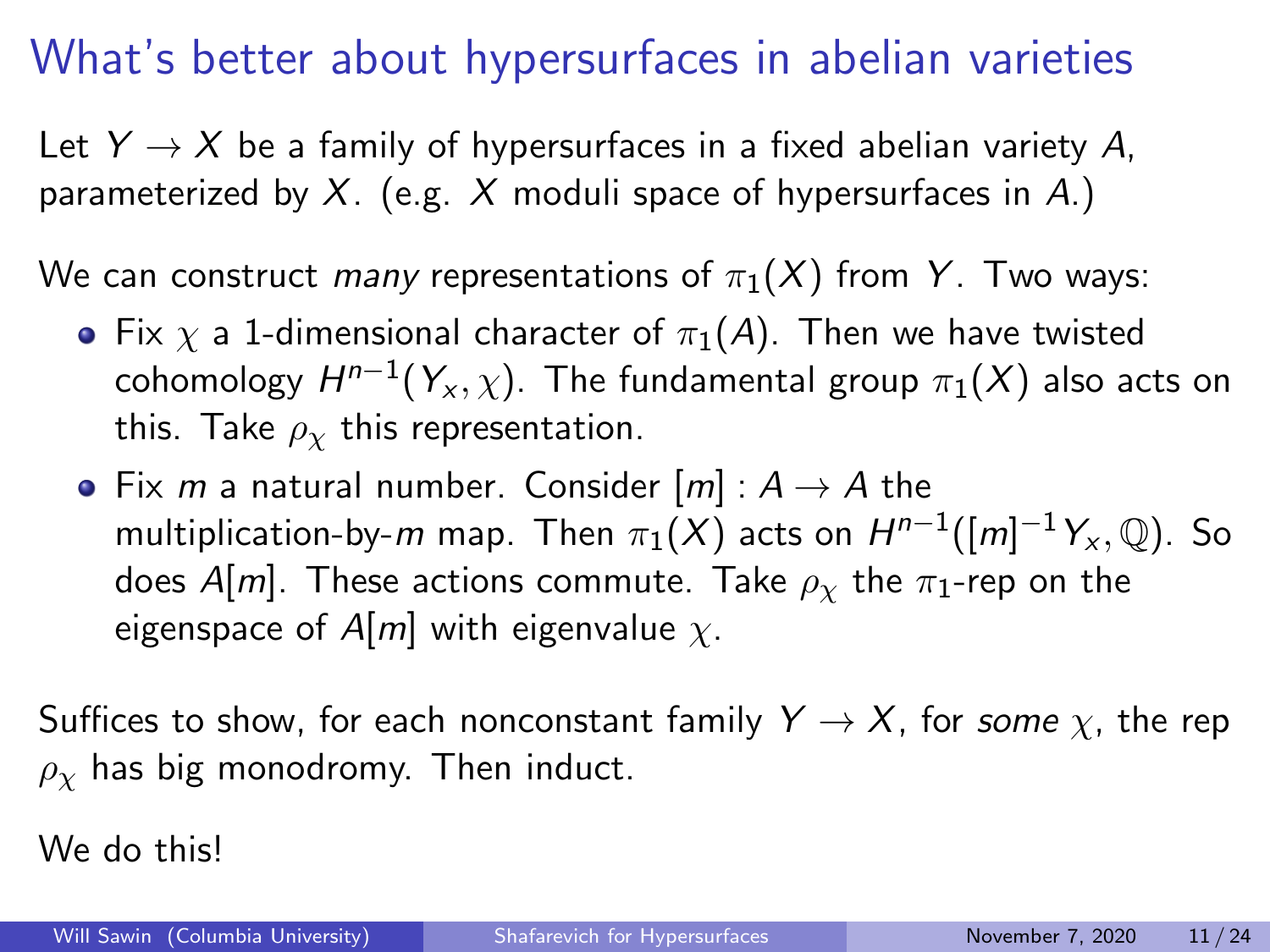#### How to use big monodromy

Let  $\mathcal{N}=$  dim  $H^{n-1}(Y_\mathsf{x},\chi)=\phi^n.$  Let  $\mathbb{Q}_\chi$  =coefficient field of  $\chi.$  Let  $\mathbb{Q}_{\chi,p} = p$ -adic completion.

For each  $x \in X(\mathbb{Z}[1/S])$ ,  $H^{n-1}(Y_x, \chi)$  is a Galois representation

- This is a representation  $\rho_{\chi,x}$  of Gal( $\overline{\mathbb{Q}}/\mathbb{Q}$ ) into  $GL_N(\mathbb{Q}_{\chi,p})$ .
- $\rho_{\chi,x}$  is unramified away from  $S \cup \{p\}.$
- For every prime  $\ell$  not in  $S \cup \{p\}$ , Frobenius at  $\ell$  acts on  $\rho_{Y,X}$ .
- The characteristic polynomial of Frobenius has coefficients integers in  $\mathbb{Q}_{\chi}$  and roots of size  $\ell^{(n-1)/2}.$

Faltings-Serre: There are finitely many such (semisimple) representations.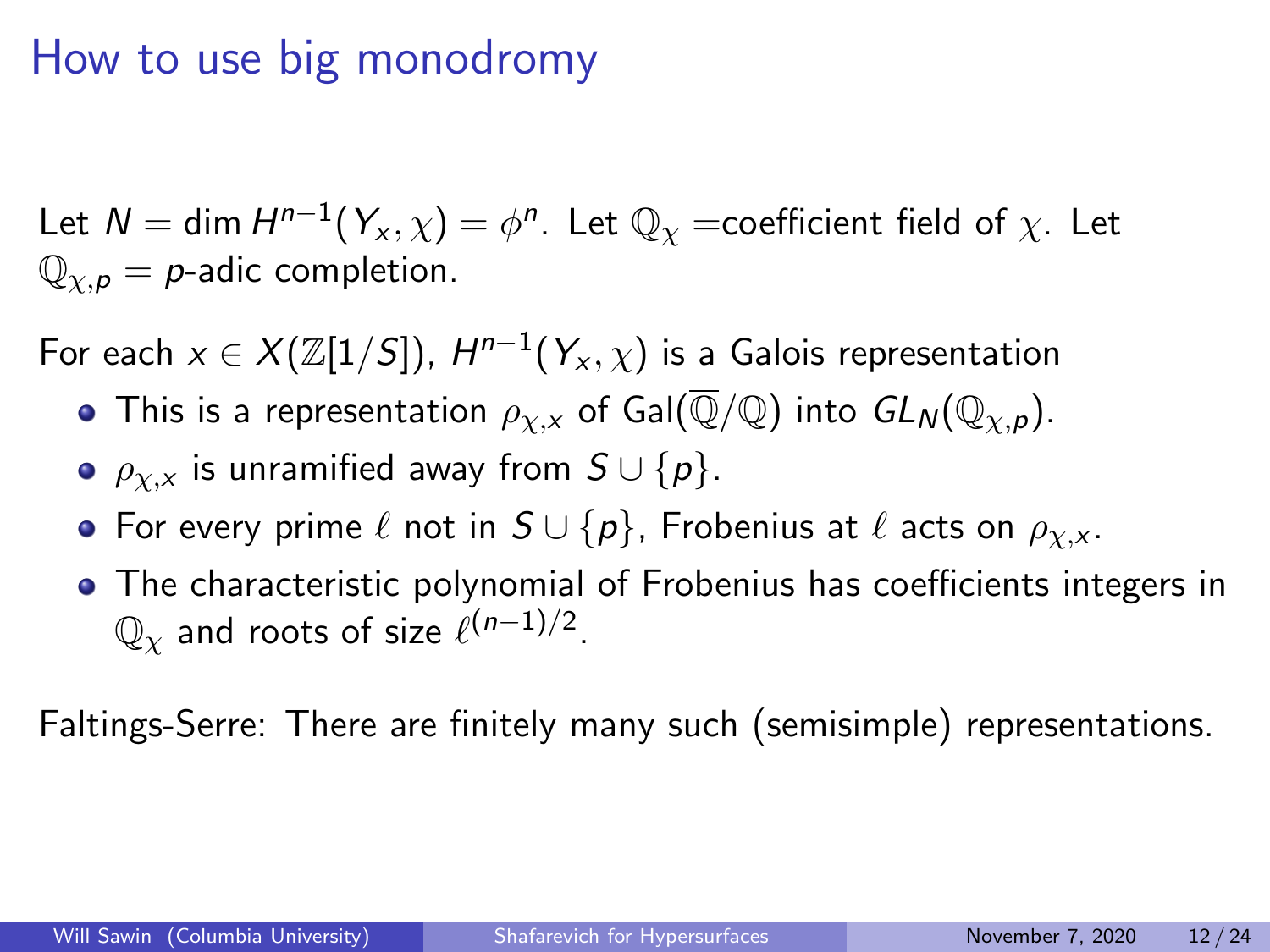### Period Maps

Suppose instead we knew there were finitely many Hodge structures among the integral points.

We would want to show a Torelli-type theorem. (There are only finitely many  $x\in X$  such that  $H^{n-1}(Y_{x},\chi)$  has a given Hodge structure.)

Tool: Period map from the universal cover  $\tilde{X}$  of X to period domain D.

Ax-Schanuel (Bakker-Tsimerman) implies a very general Torelli-like statement. For any subvariety of D, of codimension  $>$  dim X, projection to X of its inverse image in X is not Zariski dense.

Needs monodromy to act transitively on  $D$  - big monodromy condition.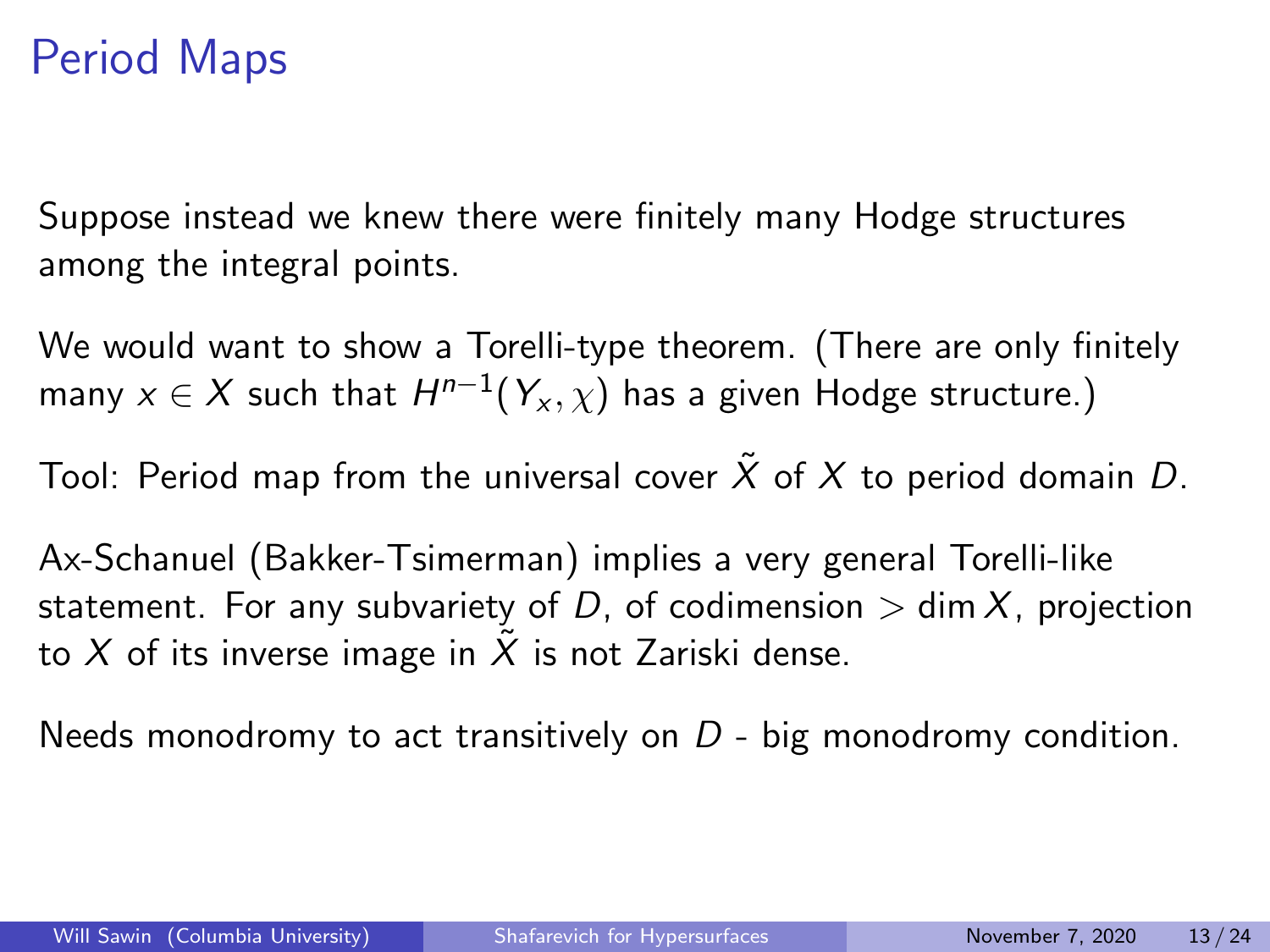## p-adic Hodge theory

Crystalline cohomology:  $H^{n-1}(Y_\mathsf{x}, \chi) \otimes \mathbb{Q}_p$  is a  $\mathbb{Q}_{\chi, p}$  vector space with a (semilinear) Frobenius action. Depends only on  $x \mod p$ .

p-adic de Rham cohomology: For each  $x \in X$  with given reduction mod p, we get a Hodge filtration on this vector space. This comes from a  $p$ -adic analytic period map  $X \rightarrow D$ .

p-adic Hodge theory: This vector space  $+$  filtration  $+$  Frobenius is determined up to isomorphism by the Galois representation  $\rho_{\chi,x}$ .

Bakker-Tsimerman theorem implies  $p$ -adic version by clever LV argument with formal power series.

Problem 1: Frobenius centralizer (easy). Problem 2: semisimplification (hard).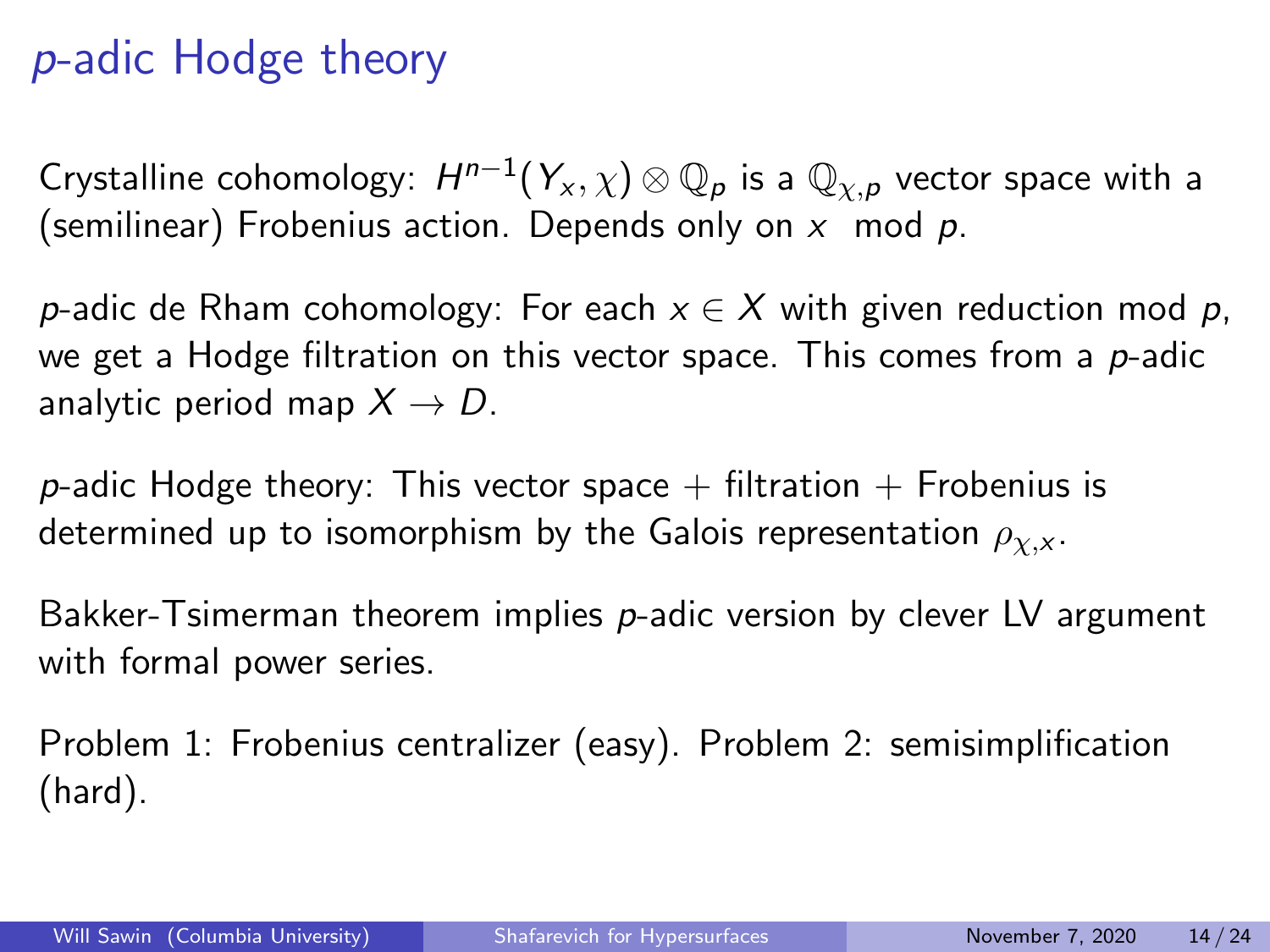#### Geometric theorem

Fix A an abelian variety of dimension n,  $Y \rightarrow X$  a smooth family of hypersurfaces in A with (ample) class  $\phi$ . Assume:

- Y is not preserved under translation by a nontrivial element of A.
- $\bullet$  Y is not the constant family, translated by a section of A over X.
- $n\geq 4$ , or  $n=3$  and  $\phi^3$  not one of our binomial coefficients from earlier, or  $n=2$  and  $\phi^2$  neither a power of 2 greater than 4,  $\binom{2k}{k}$  $\binom{2k}{k}$  for  $k > 2$ , nor 56.

Then for some character  $\chi$ ,  $\rho_{\chi}$  has monodromy containing  $SO_N, SL_N$ , or  $Sp_{N}$ . (In fact, for almost all  $\chi$ ).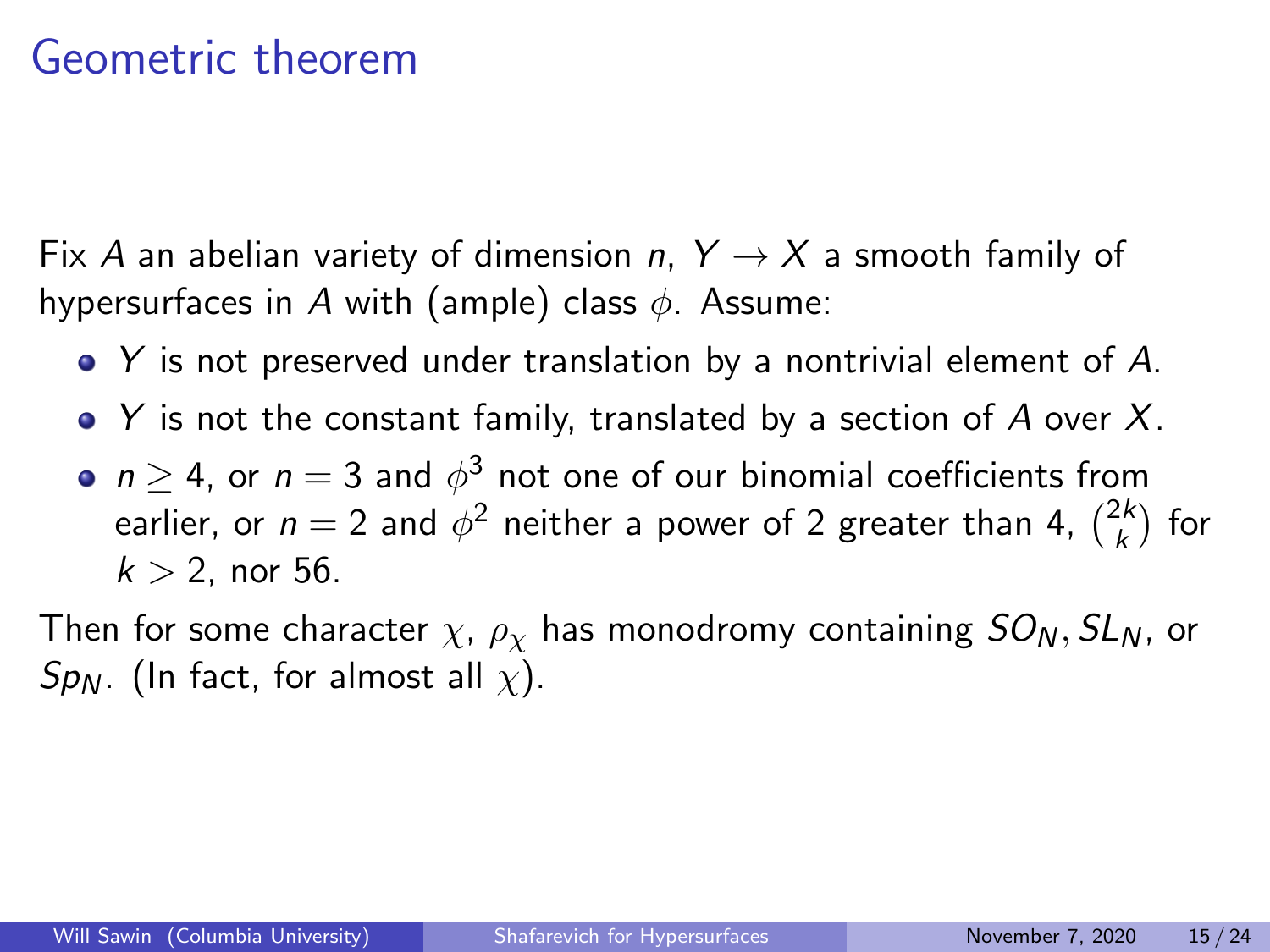Let  $X = Z$ ariski closure inside moduli space of hypersurfaces in A of the set of hypersurfaces with good reduction outside  $S$  (or an irreducible component). Let Y be the quotient of the universal family of hypersurfaces on  $X$ , by any points which preserve it up to translation.

- $\bullet$  By construction, Y is not preserved up to translation by any nontrivial point of A.
- If our desired statement is false and there are infinitely many hypersurfaces with good reduction up to translation, then Y is not the constant family up to translation.
- If the original  $\phi^n$  was not a multiple of any of the forbidden values, then  $\phi^n$  of the quotient is not equal to any of the forbidden values.

Because it satisfies all three assumptions, some  $\rho_{\chi}$  has big monodromy. Then by Lawrence-Venkatesh, integral points are not Zariski dense in  $X$ . This contradicts the fact that  $X$  was the Zariski closure of the integral points, so our desired statement must be true.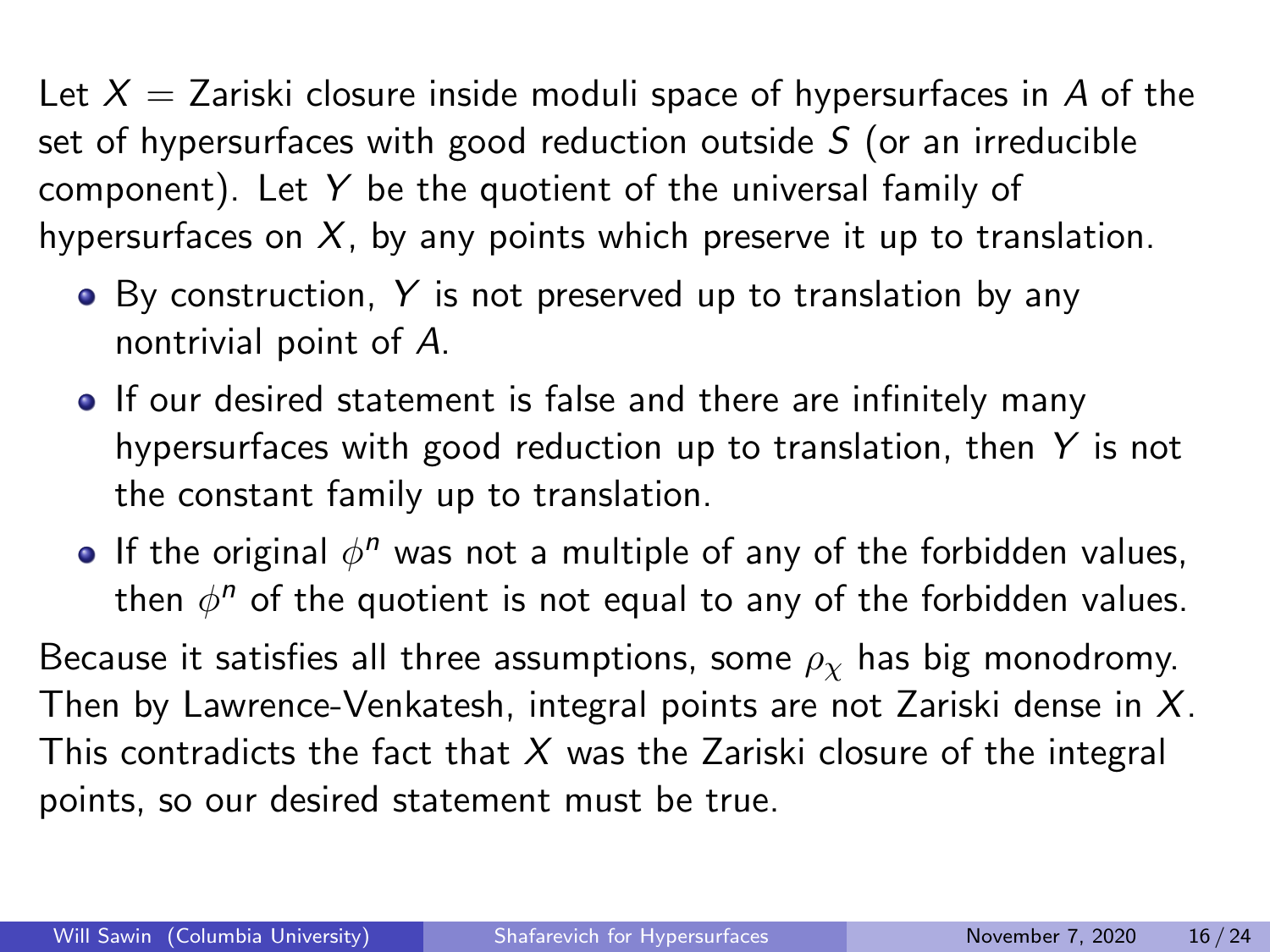## Tannakian monodromy groups

Krämer and Weissauer defined a Tannakian monodromy group associated to a smooth variety  $Z \subseteq A$ .

• If you know what a perverse sheaf is: They also associate a group to a perverse sheaf on A. We view varieties as perverse sheaves by taking the constant sheaf on that variety.

Concretely, they

- proved for almost all  $\chi$ ,  $H^i(Z, \chi) = 0$  unless  $i =$  dim Z
- proved for almost all  $\chi$ , dim  $H^{\dim Z}(Z,\chi)=N=$  Euler characteristic of  $Z$  times  $(-1)^{\mathsf{dim}\, Z}.$
- defined an algebraic group  $G_Z \subset GL_N$  that acts naturally on  $H^{\dim Z}(Z,\chi)$ .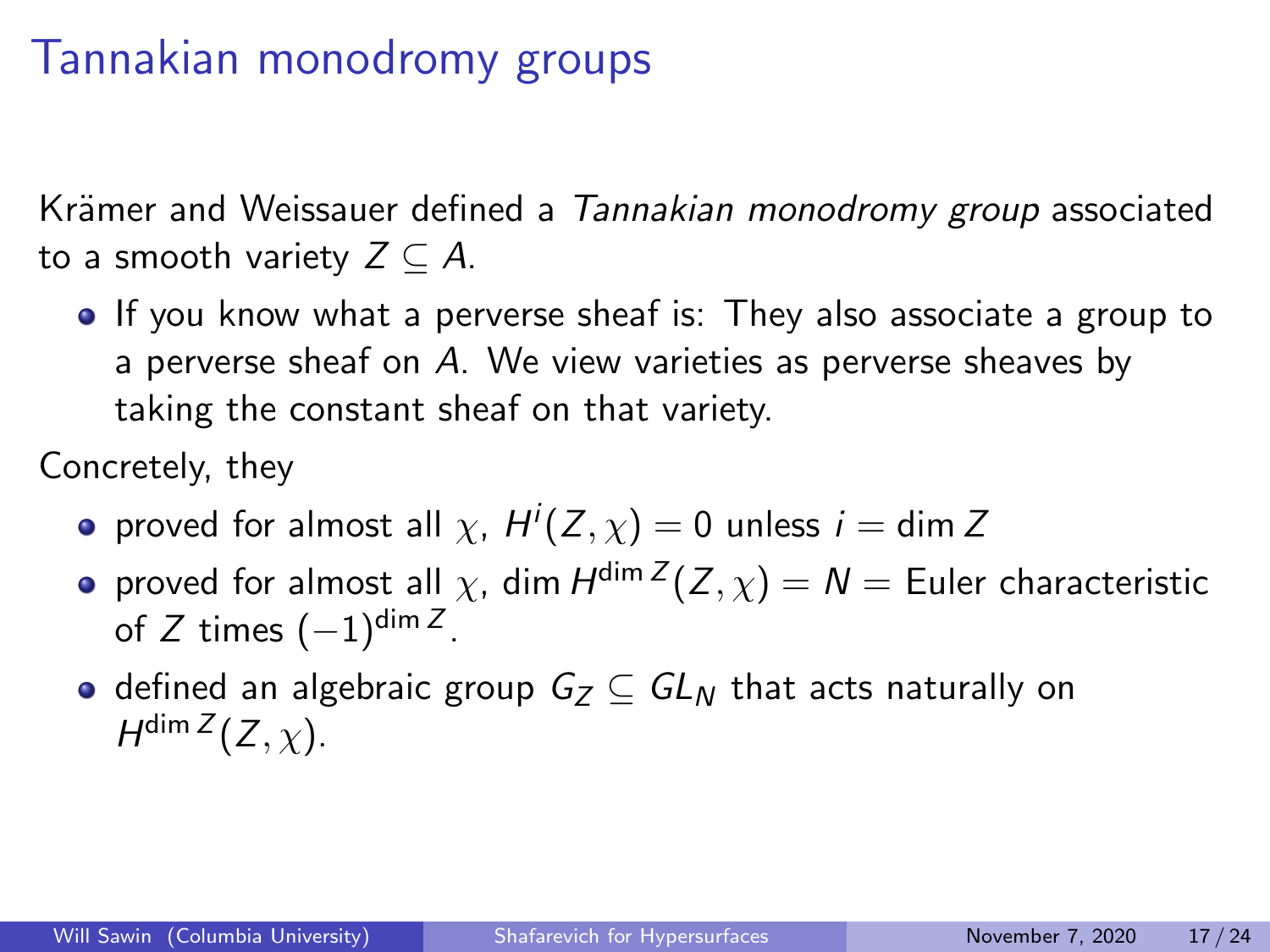# How should we think about the Tannakian monodromy group?

Should think of  $G_Z$  as like a monodromy group, but over the "space" of possible characters  $\chi$ .

The usual monodromy group of  $\rho_{\gamma}$  controls variation in the Hodge structure on  $H^{n-1}(Y_{\mathsf x},\chi)$  as we vary a point  ${\mathsf x}$  (and fix  $\chi).$ 

- Mumford-Tate group normalizes the monodromy group and the Hodge torus is constant modulo the monodromy group. If monodromy is finite, the Hodge structure is constant. If monodromy is large, Hodge structures may be totally different.
- Same idea works for Galois representations.

The Tannakian monodromy group of  $Y_{x}$  controls variation of the cohomology of  $H^{n-1}(Y_{\mathsf{x}},\chi)$  as we vary a character  $\chi$  (and fix  $\mathsf{x}).$ 

• Same theorems hold.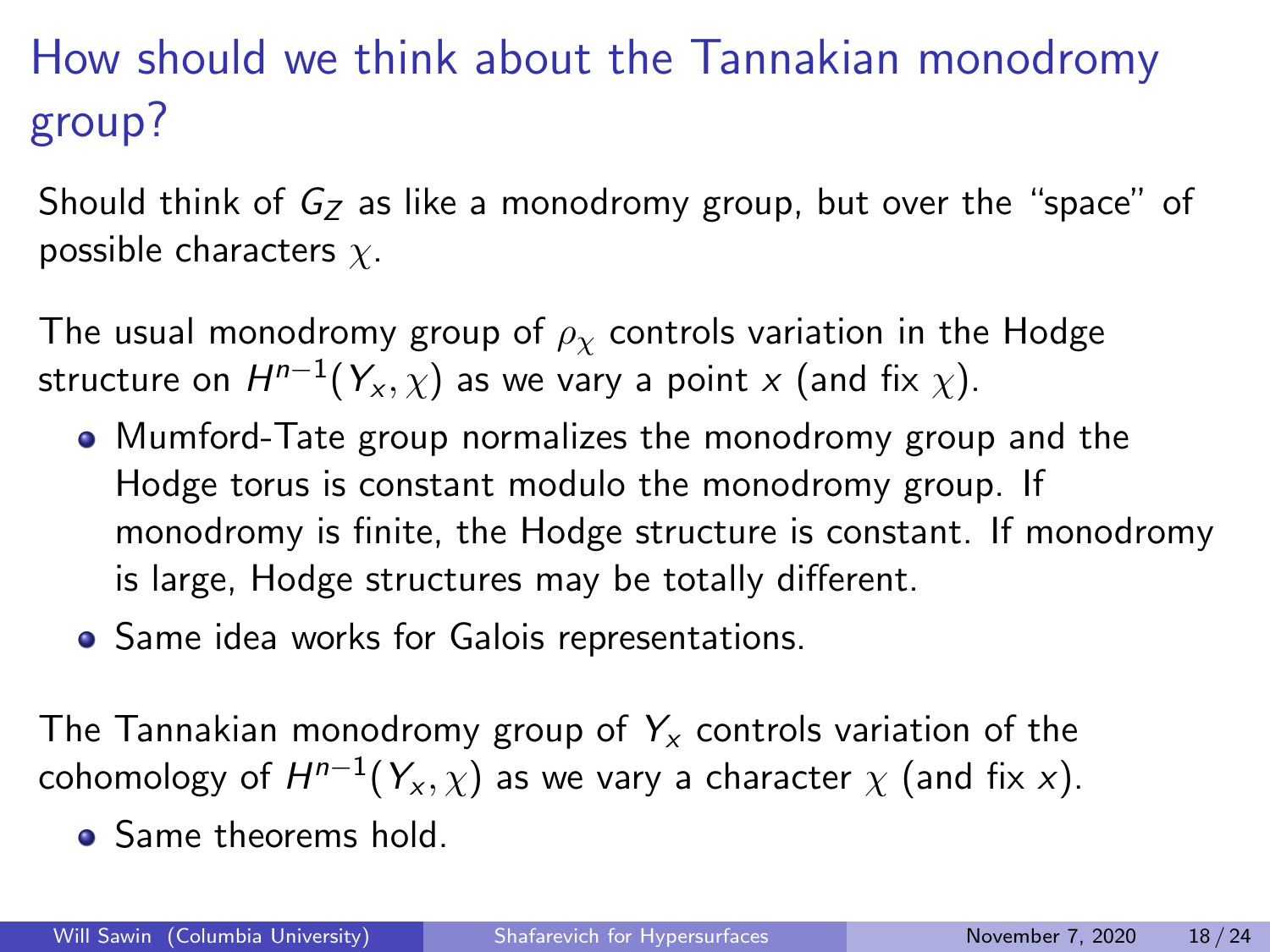### How do Krämer & Weissauer define the Tannakian group?

They define a suitable category of perverse sheaves.

They define an operation, *sheaf convolution*, on this category. This uses three maps  $pr_1, pr_2, m : A \times A \rightarrow A$ . The formula is:

$$
K*L=Rm_*(pr_1^*K\otimes pr_2^*L).
$$

This operation behaves like tensor product - makes the category into a symmetric monoidal abelian category.

Tannakian category: any symmetric monoidal abelian category satisfying some axioms. Theorem: These are always the category of representations of a unique pro-algebraic group.

 $G_{z}$  = Tannakian group associated to subcategory generated by the constant sheaf on  $Z$ , acting on representation associated to the constant sheaf on Z.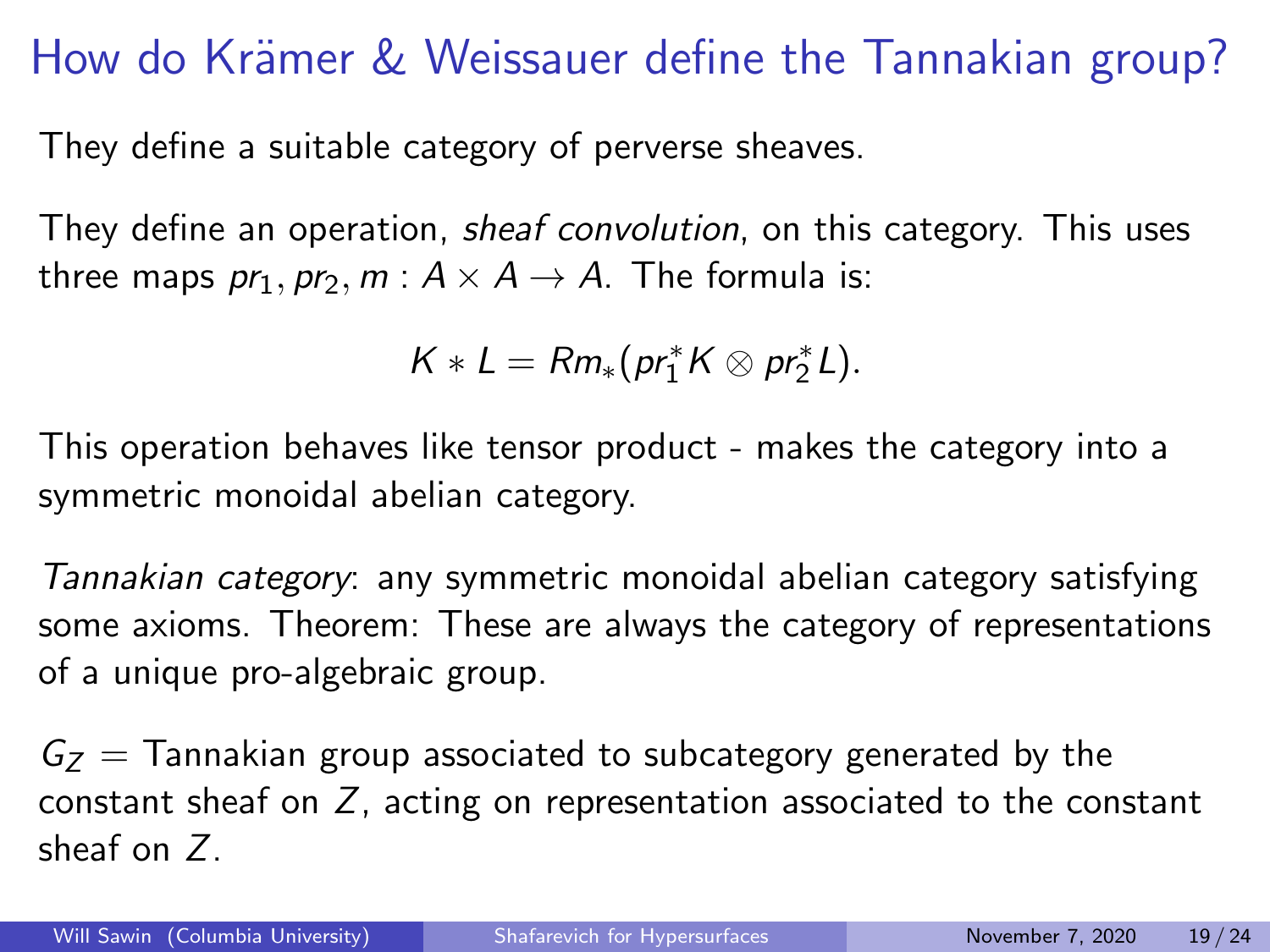### Geometric strategy

This strategy has two steps:

- $\bullet$  For a smooth hypersurface  $H \subset A$ , we prove the Tannakian monodromy group  $G_H$  contains  $SL_N$ ,  $SO_N$ , or  $Sp_N$ .
	- Assuming  $H$  is not invariant under translation by any nontrivial element of A.
	- Assuming  $(n, [H]^n)$  avoids list of forbidden values.
- **2** For any family  $Y \rightarrow X$  of varieties in A, where the Tannakian monodromy group  $G_{Y_\eta}$  of the *generic* fiber  $Y_\eta$  contains  $SL_N,SO_N,$  or Sp<sub>N</sub>, we prove that for almost all  $\chi$ , the usual monodromy group of  $\rho_{\rm v}$  contains  $SL_N$ ,  $SO_N$ , or  $Sp_N$ .
	- Assuming Y is not a constant family, up to translation by a section of A over X.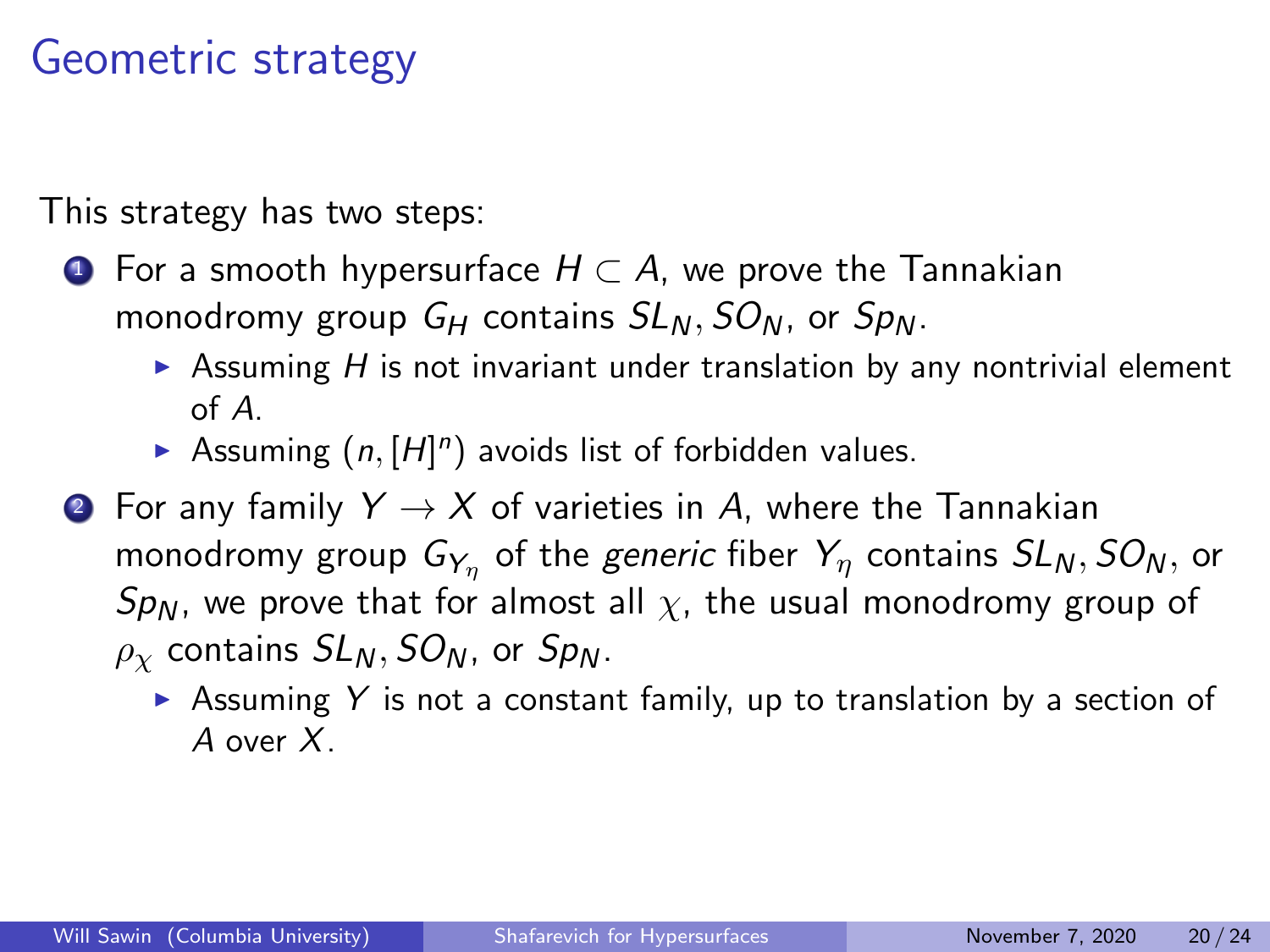# Proof of (2)

Key topological idea : The fundamental group of the generic fiber of any morphism is a normal subgroup of the fundamental group of the total space.

Alternate version: The monodromy group of a representation, restricted to the generic fiber of a morphism, is a normal subgroup of the monodromy group of that representation.

Strategy: Make a big Tannakian group in which  $\mathsf{G}_{\mathsf{Y}_\eta}$  and  $\rho_\chi$  for generic  $\chi$ are both normal subgroups.

Group theory: Normal subgroups of  $GL_N$ ,  $GO_N$ ,  $GSp_N$  contain  $SL_N$ ,  $SO_N$ ,  $Sp_N$  or are contained in scalars.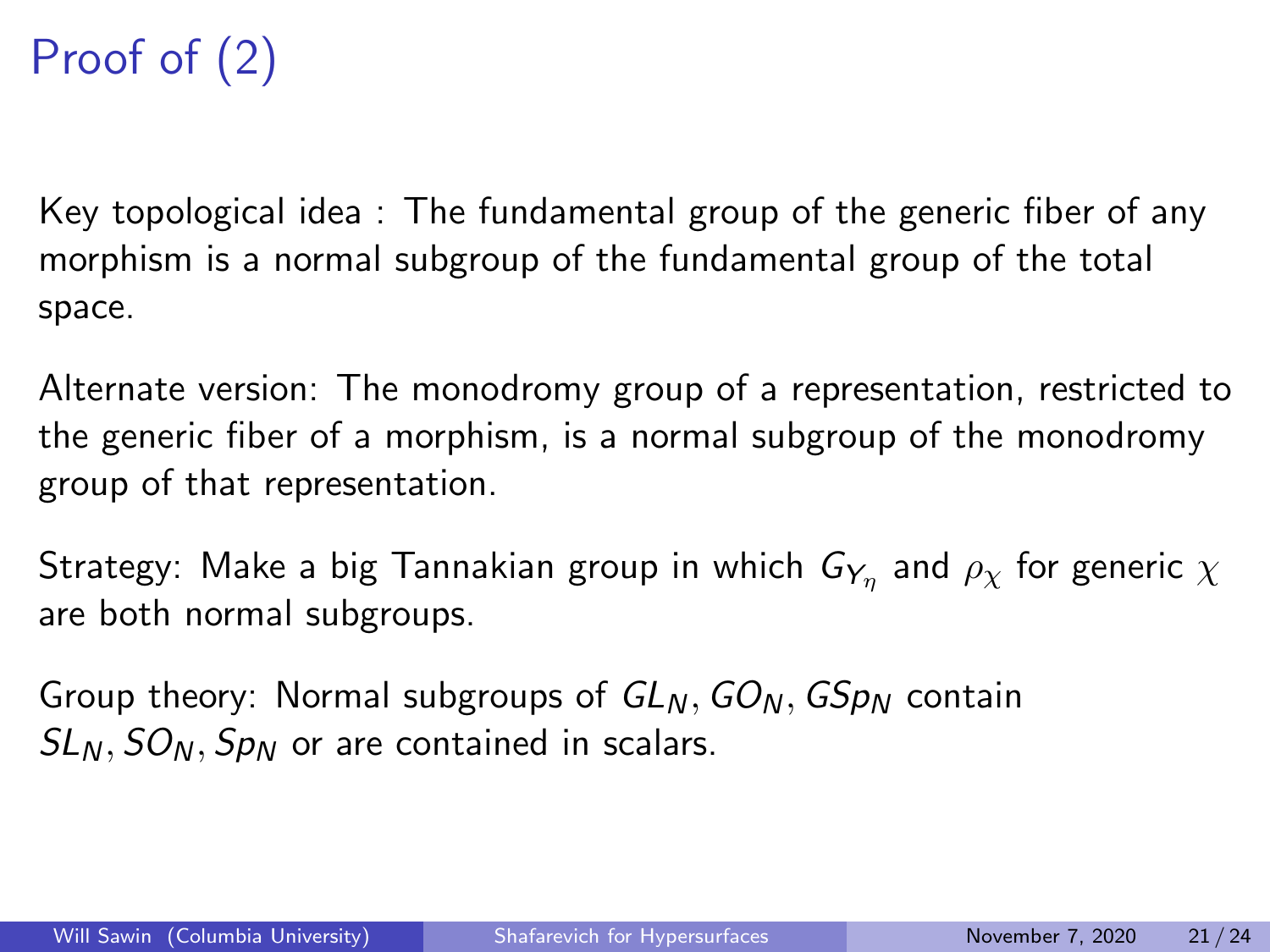# Proof of (1)

Krämer proved a series of wonderful theorems controlling the Tannakian group using the "characteristic cycle". Especially effective for smooth varieties, hypersurfaces.

For any smooth hypersurface H, not translation-invariant, conclude:  $G_H$ contains as a normal subgroup a simple algebraic group acting by an irreducible minuscule representation.

Minuscule representations: Characters of the maximal torus appearing form a single orbit under the Weyl group.

- **•** Classified!
- One for each simple algebraic group and character of the center of that simple group
- Example: Rep  $\wedge^k$  of  $SL_m$  for  $1 \leq k \leq m$ .

Goal: Eliminate all pairs of a simple group  $w/$  a minuscule representation, except classical group w/ standard representation.

Will Sawin (Columbia University) [Shafarevich for Hypersurfaces](#page-0-0) November 7, 2020 22/24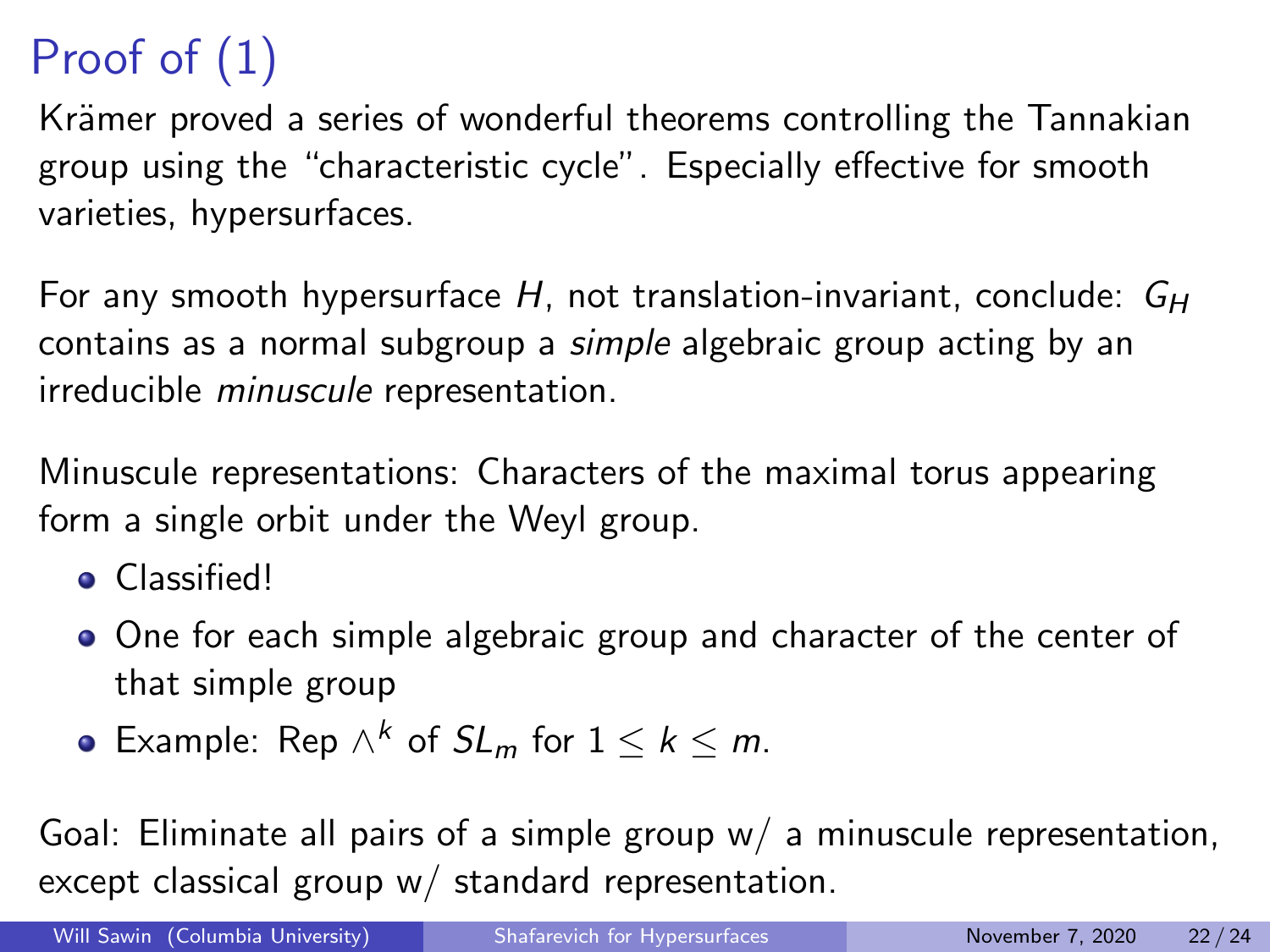# Proof of (1)

Goal: Eliminate all pairs of a simple group  $w/$  a minuscule representation, except classical group w/ standard representation.

For us, dimension of representation  $=\phi^n$  and is divisible by n!

This already eliminates some cases when  $n > 2$  (spin representations, exceptional groups).

Only remaining representations are  $\wedge^k$  of  $SL_m$  (for  $1 < k < m-1).$